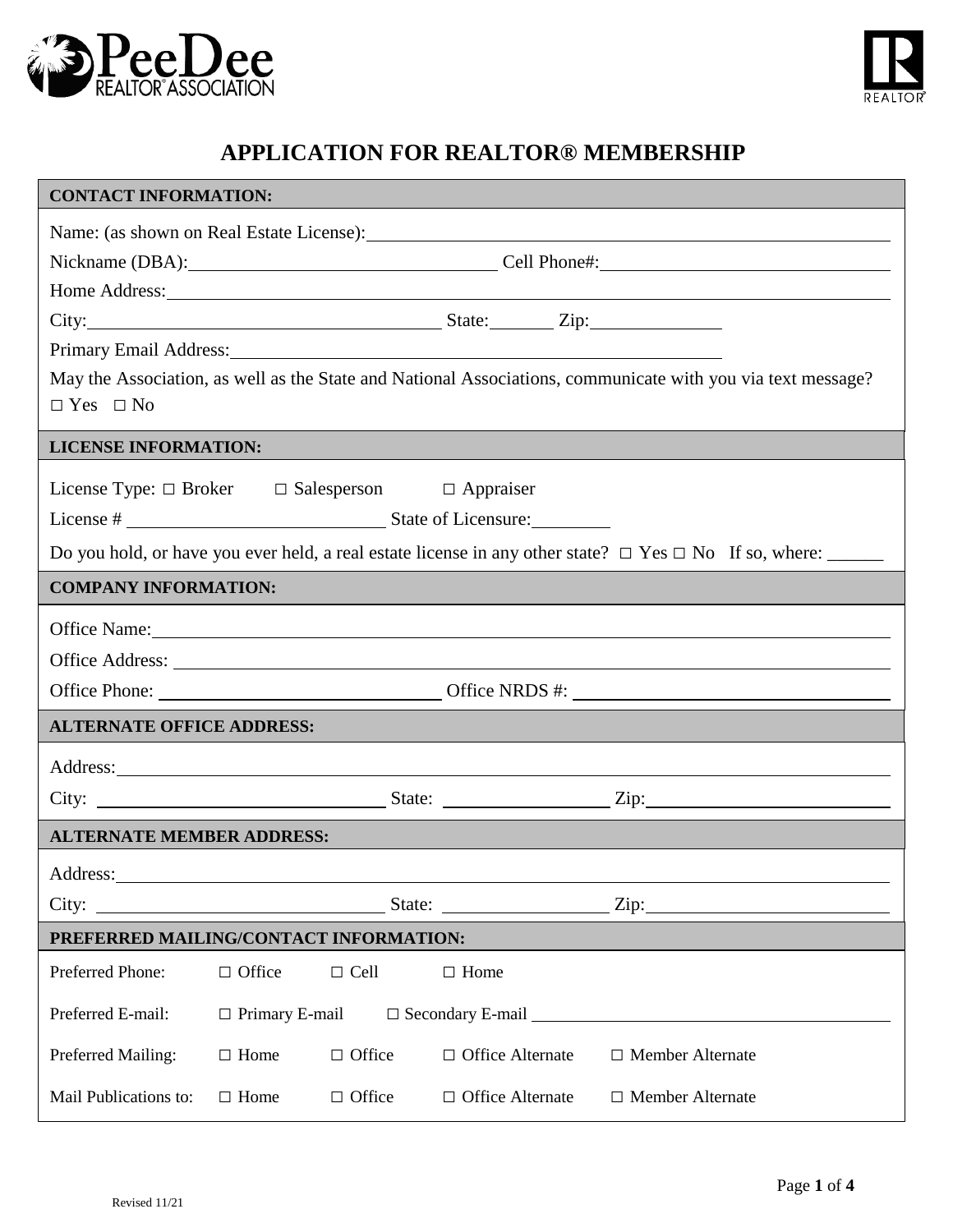



| <b>ADDITIONAL INFORMATION:</b>                                                                                                                                                                                                                                                                                                                        |  |  |  |  |  |
|-------------------------------------------------------------------------------------------------------------------------------------------------------------------------------------------------------------------------------------------------------------------------------------------------------------------------------------------------------|--|--|--|--|--|
| Do you acknowledge that your use of the REALTOR® trademarks must comply with the National                                                                                                                                                                                                                                                             |  |  |  |  |  |
| Association's trademark rules? <sup>1</sup><br>$\Box$ Yes<br>$\Box$ No                                                                                                                                                                                                                                                                                |  |  |  |  |  |
| Are you currently a member of any other Association of REALTORS®?<br>$\Box$ Yes<br>$\Box$ No                                                                                                                                                                                                                                                          |  |  |  |  |  |
| If Yes, name of the Association:                                                                                                                                                                                                                                                                                                                      |  |  |  |  |  |
|                                                                                                                                                                                                                                                                                                                                                       |  |  |  |  |  |
| Have you previously held membership in any other Association of REALTORS $@?$ $\square$ Yes<br>$\Box$ No                                                                                                                                                                                                                                              |  |  |  |  |  |
|                                                                                                                                                                                                                                                                                                                                                       |  |  |  |  |  |
|                                                                                                                                                                                                                                                                                                                                                       |  |  |  |  |  |
| Do you have any unsatisfied discipline pending for violation of the Code of Ethics? $2 \square Y$ es<br>$\Box$ No                                                                                                                                                                                                                                     |  |  |  |  |  |
| If Yes, provide details:                                                                                                                                                                                                                                                                                                                              |  |  |  |  |  |
|                                                                                                                                                                                                                                                                                                                                                       |  |  |  |  |  |
| If you are now or have been a REALTOR® member before, please provide the information below.                                                                                                                                                                                                                                                           |  |  |  |  |  |
|                                                                                                                                                                                                                                                                                                                                                       |  |  |  |  |  |
| Last date (year) of completion of NAR's Code of Ethics training requirement:                                                                                                                                                                                                                                                                          |  |  |  |  |  |
| Have you ever been refused membership in any other Association of REALTORS®? $\Box$ Yes<br>$\Box$ No                                                                                                                                                                                                                                                  |  |  |  |  |  |
| If Yes, state the basis for each such refusal and detail the circumstances related thereto:                                                                                                                                                                                                                                                           |  |  |  |  |  |
|                                                                                                                                                                                                                                                                                                                                                       |  |  |  |  |  |
| Do you have any record of civil judgments imposed within the past seven (7) years involving judgments of<br>civil rights laws, real estate license laws, or other laws prohibiting unprofessional conduct rendered by the<br>courts or other lawful authorities? $\Box$ Yes $\Box$ No                                                                 |  |  |  |  |  |
| If Yes, provide details:                                                                                                                                                                                                                                                                                                                              |  |  |  |  |  |
|                                                                                                                                                                                                                                                                                                                                                       |  |  |  |  |  |
| Do you have a record of criminal conviction(s) within the past seven (7) years? $\Box$ Yes $\Box$ No                                                                                                                                                                                                                                                  |  |  |  |  |  |
|                                                                                                                                                                                                                                                                                                                                                       |  |  |  |  |  |
|                                                                                                                                                                                                                                                                                                                                                       |  |  |  |  |  |
| <sup>1</sup> The term REALTOR® is federally registered collective membership mark which identifies a real estate professional who is a member of the National Association and subscribes to its strict Code of Ethics. The National<br>Association's Trademark Rules are set forth in the membership Marks Manual, available at: www.realtor.org/mmm. |  |  |  |  |  |
| <sup>2</sup> Article IV, Section 2, of the NAR Bylaws prohibits Member Boards from knowingly granting REALTOR® or REALTOR ASSOCIATE® membership to any applicant who has an unfulfilled sanction pending which was<br>imposed by another association of REALTORS® for violation of the Code of Ethics. (Adopted 1/01)                                 |  |  |  |  |  |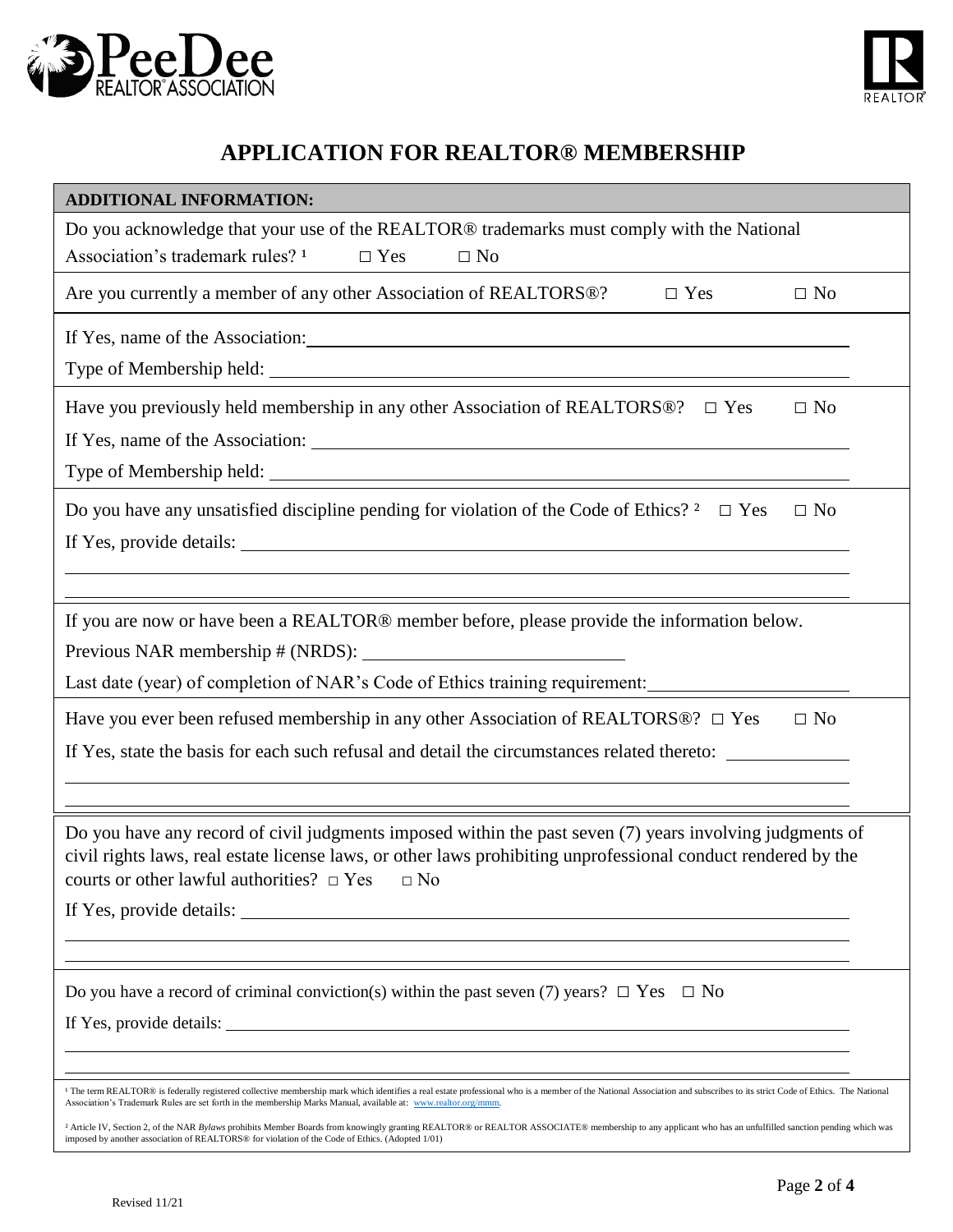



I hereby apply for REALTOR® Membership with the REALTOR® Association of the Greater Pee Dee (PDRA). Membership Type:  $\Box$  Primary  $\Box$  Secondary  $\Box$  MLS only

**Qualifications for Membership**. I understand that membership brings certain privileges and obligations that require compliance, including the following:

- Primary members will attend PDRA New Member Orientation within 180 days of PDRA confirming my membership. Failure to meet this requirement may result in having my membership terminated.
- Membership in PDRA means that I am also a member of the South Carolina REALTORS® (SCR) and National Association of REALTORS® (NAR). I agree to abide by *The Code of Ethics* of the NAR, which includes the duty to arbitrate (or mediate as required by PDRA). I agree to abide by the Constitution, Bylaws and Rules and Regulations of PDRA, SCR and NAR. Further, I agree to satisfactorily complete the periodic *Code of Ethics* training as required by the NAR (every 3 years), and a reasonable and non-discriminatory written examination on such Code, Constitutions, Bylaws, Rules and Regulations.
- I acknowledge that as a member of PDRA, I will be licensed to use the REALTOR® trademarks to indicate such membership, and I agree to abide by the rules governing use of those trademarks. I understand that REALTOR® is a federally registered trademark of the National Association and use of this designation is subject to rules promulgated by the National Association. Upon termination of my primary membership in the Association for any reason, my license to use the term REALTOR® is automatically revoked and I will immediately discontinue use of the term REALTOR® and all REALTOR® trademarks.
- Membership is final only upon approval by the PDRA Board of Directors and may be revoked should completion of any membership requirement not be completed within the timeframe established in PDRA's Bylaws.

*NOTE: The duty to submit to an ethics complaint continues in effect even after membership lapses or is terminated. Any ensuing discipline will be held in abeyance until such time as the respondent rejoins an association of REALTORS® (see Code of Ethics and Arbitration Manual, Section 20€). The duty to submit to arbitration continues in effect even after membership lapses or is terminated, provided the dispute arose while the former member was a REALTOR®.*